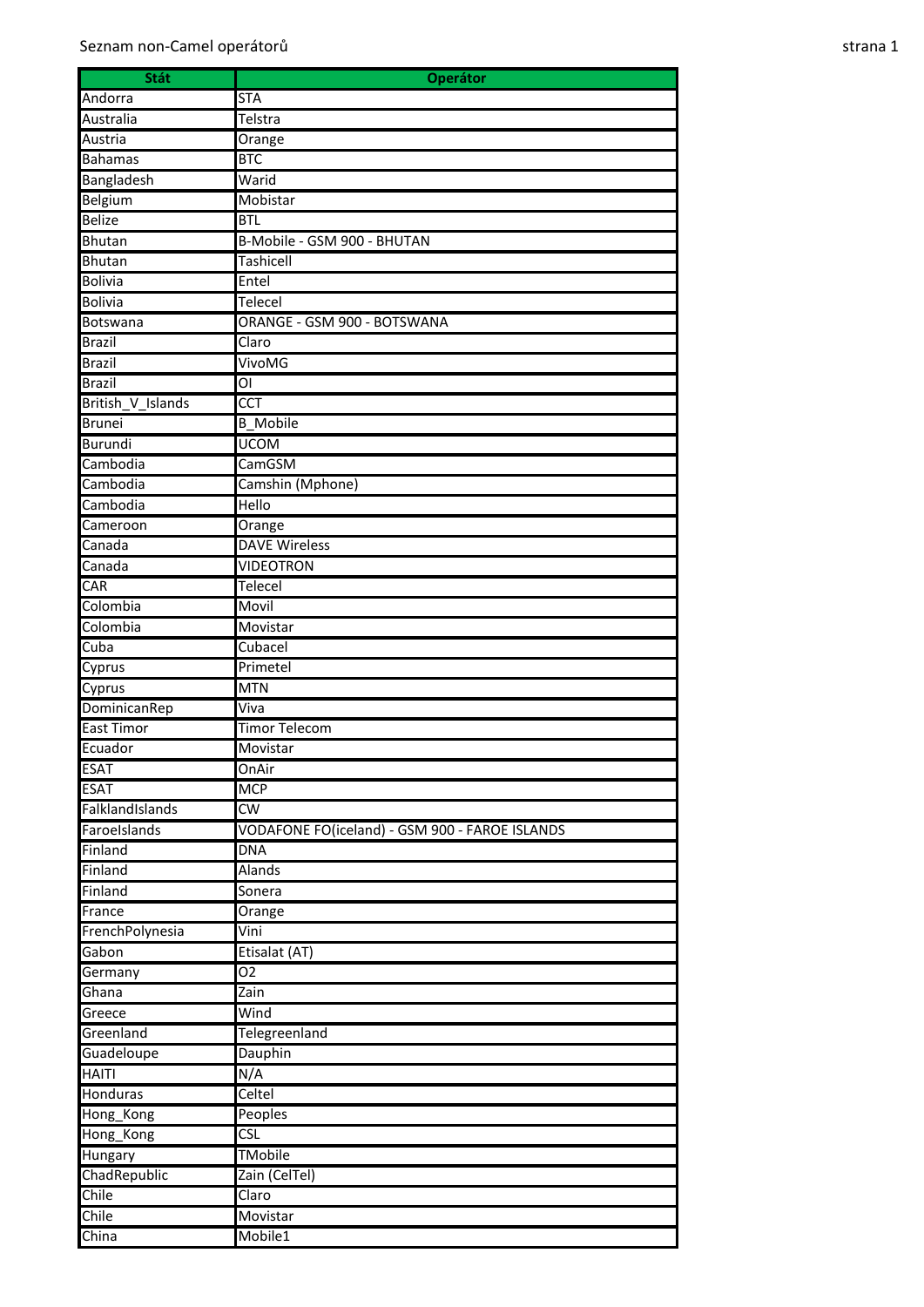| <b>Stát</b>           | <b>Operátor</b>                                                            |
|-----------------------|----------------------------------------------------------------------------|
| China                 | Unicom                                                                     |
| India                 | <b>BHARTI_Mumbai</b>                                                       |
| India                 | <b>IDEA Gujarat</b>                                                        |
| India                 | VF Essar Kerala                                                            |
| India                 | VF Essar Maharastra                                                        |
| India                 | VF_Essar_Tamilnadu                                                         |
| India                 | VF Essar_Kolkota                                                           |
| India                 | VF_Essar_Gujarat                                                           |
| India                 | VF Essar Mumbai                                                            |
| India                 | AIRCEL Chennai                                                             |
| Ireland               | 02                                                                         |
| Ireland               | <b>Hutchison</b>                                                           |
| Italy                 | <b>TIM</b>                                                                 |
| Italy                 | Wind                                                                       |
| Ivory_Coast           | Orange                                                                     |
| Kazakhstan            | <b>Altel JSC</b>                                                           |
| Kenya                 | <b>ORANGE (TELKOM) KENYA</b>                                               |
| Laos                  | STAR TELECOM CO LTD II                                                     |
| Liberia               | Cellcom                                                                    |
| Libya                 | AlMadar                                                                    |
| Macau                 | <b>SmarTone</b>                                                            |
| Macedonia             | TMobile                                                                    |
| Malawi                | Zain                                                                       |
| <b>Maldives</b>       | Dhiraagu                                                                   |
| MaliRepublic          | Malitel                                                                    |
| Mauritania            | Mattel                                                                     |
| Moldova               | Moldtelecom                                                                |
| Morocco               | <b>IAM</b>                                                                 |
| Myanmar               | MPT GSM Network - GSM 900 - Yangon & Mandalay Cities                       |
| Netherlands           | TMobile                                                                    |
|                       | NETHERLANDS ANTILLES UTS Wireless Curacao - GSM 900 - NETHERLANDS ANTILLES |
| Nicaragua             | Movistar                                                                   |
| Niger                 | Celtel                                                                     |
| Niger                 | Etisalat (AT)                                                              |
| Nigeria               | Zain                                                                       |
| NorfolkIsland         | Telecom                                                                    |
| Norway                | Netcom                                                                     |
| Panama                | Movistar                                                                   |
| Paraguay              | NP (Nucleo S.A)                                                            |
| Paraguay              | <b>Telecel</b>                                                             |
| Paraguay              | Hola                                                                       |
| Peru                  | Nextel                                                                     |
| Peru                  | Claro                                                                      |
| Phillippines          | Digitel                                                                    |
| Phillippines          | Globe_Telecom                                                              |
| Poland                | ERA                                                                        |
| Portugal              | Optimus                                                                    |
| Portugal              | <b>TMN</b>                                                                 |
| PuertoRico            | Claro                                                                      |
| Romania               | Cosmote                                                                    |
| Russia                | <b>NCC</b>                                                                 |
| Russia                | LLC Ekaterinburg Russia (MOTIV)                                            |
| Sao Tome And Principe | CSTmovel                                                                   |
| Senegal               | Orange                                                                     |
| SierraLeone           | <b>AFRICEL LINTEL (SL) LTD</b>                                             |
| Singapore             | Singtel                                                                    |
| South_Korea           | SK_Telecom                                                                 |